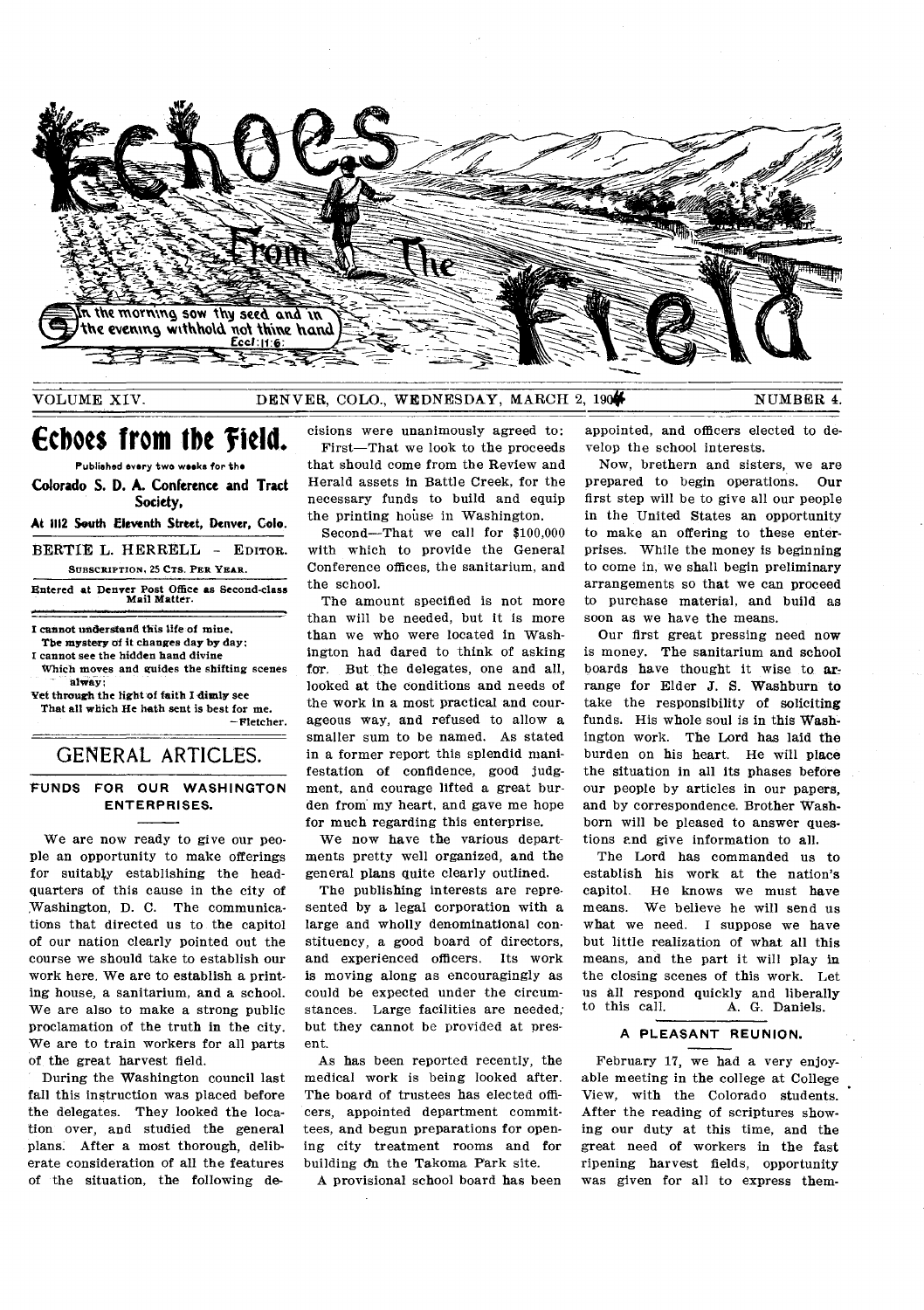selves, and almost every one testified to enter the field this year. Sunday, able," and they stayed with God's systo the goodness and mercy of God, February 14, will be long remembered tem of government and God's people and his help and blessing in their by this church and school. A victory, and entered the promised land, while studies. Nearly all are preparing themselves for missionary work. I was much encouraged as I listened to the testimonies of different ones. Some have been converted since coming here May God bless the dear young people who are here from Colorado. G. Phillips.

# FIELD REPORTS.

### **CRIPPLE CREEK AND VICTOR.**

Sunday, February 14, was a blessed day for the churches of Cripple Creek and Victor, Five were buried with their blessed Lord by baptism into death and arose to walk in newness of life. Others are keeping the Sabbath and will go forward in the ordinance a little later. We praise God for his matchless love, and give him all the glory for all that he has done. C. H. Bates.

### **CALHAN.**

The Lord is blessing in the work here. His Spirit is working deeply on hearts. Four more have lately begun the observance of the Sabbath of the Lord. May they be faithful is my prayer. Joy is sown for the righteous. The Lord has given them a pledge of the great reward that will be given them at the end of this world—the witness of His Spirit. See Romans 8:16. Praise God for the power he gives us.

### J. F. Jenson.

### **THE WORK AT HYGIENE.**

Sabbath and Sunday, February 13, and 14, were spent at the above named place. Hygiene is a field of battle, owing perhaps to the school that is being conducted there. Not because those in attendance are bad, but because the enemy himself is bad; and he is determined to take away from the truth and from the cause of God every young man and every young woman that he can. That is his business, and because there are at Hygiene a goodly company of young persons who expect to enter the great harvest field, the enemy lurks around, but we thank our dear Father that he Is stronger than the enemy.

We are looking to the school at Hygiene for a number of strong men yes, a victory in the name of our dear Saviour. The bravest of the brave stood for the right. It is no sign of cowardice to be afraid of sin, but it is a sign of true bravery to flee from sin. Such was the bravery manifested by old and young. Our God came in and the enemy fled, but he will come back again for the jewels he had to leave behind. Oh that God may keep them all safe.

G. F. Watson.

# **ROCKY FORD.**

The members of the little company at this place are rejoicing over the addition by baptism last Sabbath of three more who were added to our numbers. It was a time of much rejoicing. Our members are very much scattered, but on this occasion nearly every one was present, some coming a distance of eighteen miles. The services of the day were a feast to us. Dr. Hills was with us and spoke both morning and afternoon. Dear **Echoes**  family, there is a little vine of the Lord's planting in this valley that needs your prayers. This is a large field and we need more help. "Pray ye therefore the Lord of the harvest that he will send forth more laborers." There are still others who are "almost persuaded" and many who have not yet been approached.

### Geo. M. Alway.

### **FROM THE WESTERN SLOPE.**

In company with Elder E. T. Russell I attended the meetings at Montrose, Grand Junction and Palisades. At Montrose there had been some erroneous teaching that caused sorrow to those who were true to the cause of God. Elder Russell was faithful in presenting the truth on these sub-<br>jects. The church was encouraged The church was encouraged in the truth and united in purpose, except perhaps one or two towards whom patience will have to be shown until they shall have made a final decision for or against the message God has committed to this peoples It is too late now to turn back and engage in pulling down what God through his remnant people is building up. Now if ever we must stand shoulder to shoulder. Remember the unfaithful spies said, "We be not able," but Caleb and Joshua said, "We are well the unfaithful foil out by the way. So it is to-day. The unfaithful will be shaken out while the true remnant will go into the kingdom. Brethren, let us be like Caleb and Joshua.

The meetings  $\frac{1}{k}$  at Grand Junction and Palisades were well attended by our people, and Elder Russell's counsels were appreciated. At Grand Junction the Lord most kindly manifested his healing power in behalf of a faithful sister. We also enjoyed an excellent meeting with the Fruita church. At Palisades, Brother and Sister MacGuire have labored the most of the winter. The church has taken hold with 'them in a most commendable manner, and erected one of the neatest little churches in the conference. It is nearly finished and will be ready "for dedication soon. This church is also laying plans for educational work in harmony with the Bible teachings.

At Collbram, ; Brother Rippey, assisted by Brother and Sister Mac-Guire and others, held a few weeks' meeting with most excellent results; five having signed the covenant, and a Sabbath-school organized. At Ouray, Sister Carrie Dowden is conducting the work alone; Sister Lida Moore having left to take up work in St. Louis during the World's Fair. Sister Dowden sends gbod reports. We hope Telluride may have her help at least during a part of the summer. I visited the Delta church and found them trying to provoke one another to love and good works. "Let brotherly love continue." H. M. J. Richards.

# **DELTA.**

Since my last report I have spent two weeks with the church at Delta, and I feel that it was a profitable season for us all. For my own part I can say that  $I_i$  enjoyed much of the Spirit of the Lord, and all present testified to the same effect. Several not of our faith were much interested in the services, and we hope in the near future to see them engaged with us in the spread of the message. One was added to the church by letter. Brother Kennedy and I are busy at present with  $a_i$  good interest at Bayfield, and hope to report an organization soon.

M. Mackintosh.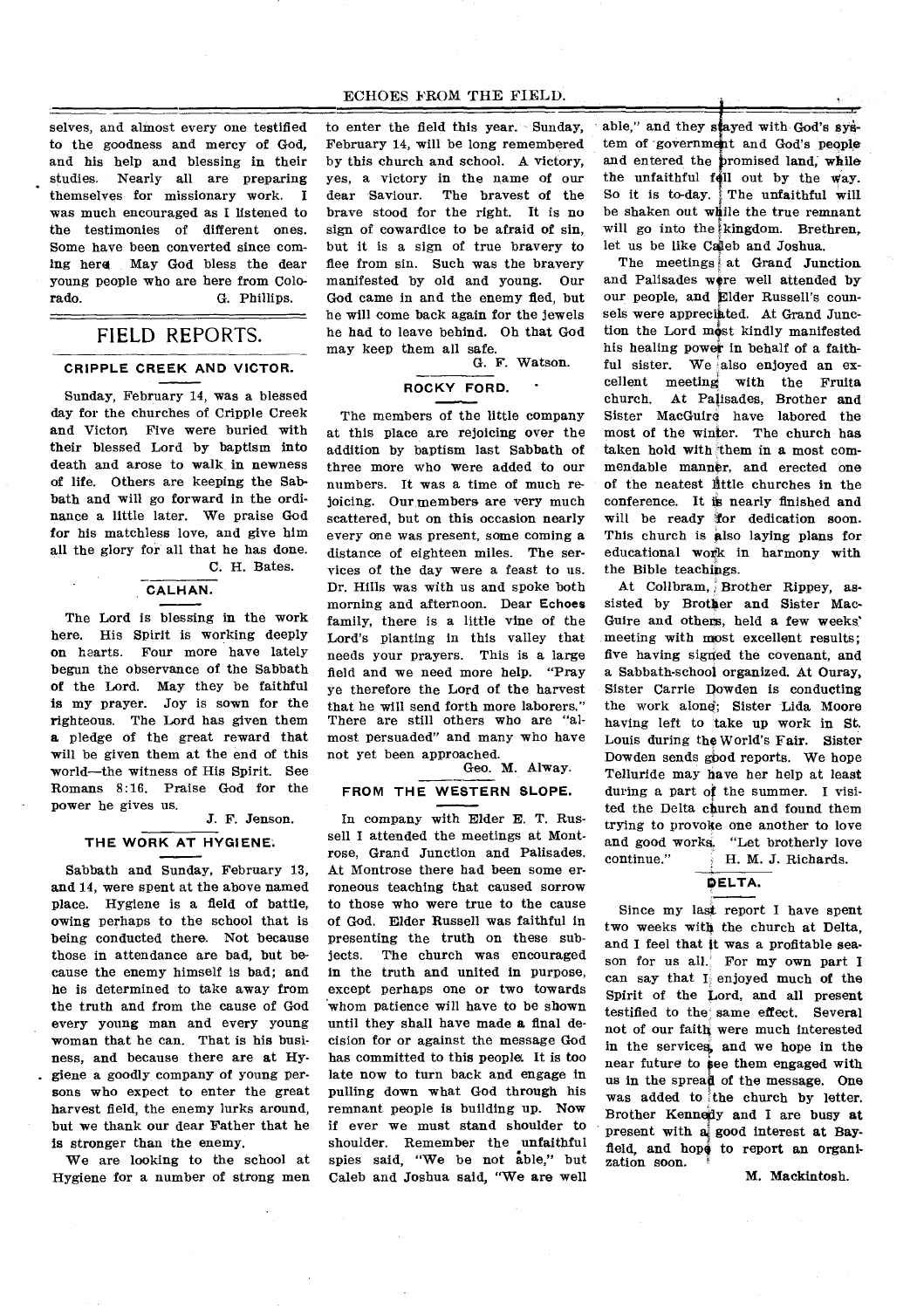# ECHOES FROM THE FIELD.

### **COLLEGE VIEW, NEB.**

By request I came to College View, January 29, to assist in the special course for canvassers. We have a large class of intelligent, God-fearing men and women studying Daniel and Revelation that they may go into the Master's vineyard and do more efficient work for him. We are much encouraged with the progress they are making. God has greatly blessed us in studying the fundamental principles of this message, and as we have studied them from day to day, all feel that we should renew our courage and re-double our diligence, and thus hasten the coming of the blessed Saviour. I am so glad that we are contending with a conquered foe. The victory is sure. Let us be in earnest in the work.  $\qquad$  G. Phillips. G. Phillips.

## **RELIGIOUS LIBERTY OFFERING.**

In accordance with a recommendation of the General Conference council, Sabbath, March 12, has been chosen for a special offering to be taken up for the Religious Liberty work. Some may feel that calls are being made too often for special collections, but could all see the pressing needs of the various branches of the work, they with those who have these lines of work in charge would see that the calls are imperative, and that advance steps must be taken in order to meet the issues.

Literature must be prepared for use at the World's Fair at St. Louis. Workers must be furnished for this particular line of work. For some time our available supply of literature on religious liberty has been very<br>meager. Many broad-minded men meager. Many have first become interested in our work from this kind of literature. Shall we not all unite at the time appointed in giving a good, liberal collection for this important work?

### **DON'T STEP THERE.**

A man started out for church one icy Sabbath morning, and presently came to a place where a little boy was standing, who with choked voice, said:—

- "Please don't step there."
- "Why not?"

"Because I stepped there and fell down," sobbed the little fellow, who had thus taken it upon himself to

warn the unwary passer-by of the danger into which he had fallen.

There are many men in the world who have good reasons for giving such warnings as this. The man who has trod the dark and slippery paths of intemperance, as he sees the young learning to take the first glass of spirits, or wine, or beer, has good reason to say to them, "Don't step there, for I stepped there and fell down." The man who has indulged in gambling till he is dispised by others and abhorred by himself, has good reason to say to the young when they are entering on the same course, "Don't step there for I stepped there and fell down."—Selected.

### **DEFINITIONS OF HOME.**

A prize was offered recently by the London Tit-bits for the best answer to the question, "What is home?" Here are a few of the answers which were received.

"A world of strife shut out, a world of love shut in."

"Home is the blossom, of which heaven is the fruit."

"The golden setting in which the brightest jewel is 'mother.' "

"The father's kingdom, the children's paradise, the mother's world." "The center of affections around which our hearts' best wishes twine."

"The jewel-casket containing the most precious of all jewels—domestic happiness."

"A little hollow scooped out of the windy hill of the world, where we can be shielded from all cares and annoyances."—Selected.

### **PLEASE NOTICE.**

Will all who have business to do with the Colorado Tract Society of whatever nature, please see that the letter is addressed to the Colorado Tract Society, and not to any of the workers in the office, for it often happens that one or the other of the workers is called away for a few days, and business that requires immediate attention is delayed much to the dissatisfaction of the one ordering. The office workers often have private letters and dislike to have to open each others mail on this account. Will you please remember?

Courage must leak out ere failure can come in,



### **THE LOVER'S LOVE OR JOHN THREE-SIXTEEN.**

We wish to call the attention of every reader of the **Echoes** to the above mentioned new book. We have received a copy of it, and find it filled with most excellent food for the lover of good things. It would be difficult to find a book of its value that will alike interest the Christian and the unconverted, the old and the young. We especially recommend it for the young people. Price 75 cents.

Died in Denver, Colo., January 22, 1904, of pneumonia, Ada L. England, only daughter of Mr. and Mrs. Charles England, aged six years, four months and eighteen days. Sister England especially feels the loss of her little treasure, but is comforted with the blessed hope of soon meeting her again at the resurrection morning. Funeral services were conducted by the writer. G. W. Anglebarger.

Run not after blessings; Only walk in the commandments of God, **and**  blessings shall run after you, pursue and overtake you.

#### **REPORT OF CANVASSING WORK**

| For eight weeks ending Febuary 26, 1904. |      |    | Hrs. Ord. Val. Helps. |              |
|------------------------------------------|------|----|-----------------------|--------------|
| Daniel and Revelation.                   |      |    |                       |              |
|                                          |      |    | \$46.00               | \$25.70      |
| R. M. Dennis 170                         |      | 22 |                       |              |
| Bible Readings.                          |      |    |                       |              |
| W. H. Gilman                             |      | 4  | 9.00                  | 19.25        |
| John K. Lane 102                         |      | 34 | 96.75                 | 11.25        |
| Pearl Weirick                            |      |    |                       |              |
| Miscellaneous.                           |      |    |                       |              |
| Mrs. J. M. Mortimer                      | - 10 | 10 | 5.60                  |              |
| Mrs. E. Peterson                         |      |    | 7.75                  |              |
| Adaline McNett 22                        |      | 3  | 3.75                  |              |
|                                          |      |    |                       |              |
|                                          |      |    |                       |              |
| $T$ OTALS $304$                          |      | 78 | \$168.85              | \$56.20      |
| DELIVERIES.                              |      |    |                       |              |
|                                          |      |    |                       | Books Value. |
| G. R. Moore                              |      |    | 19.                   | \$79.80      |
| J. K. Lane                               |      |    | 1                     | 4.50         |
|                                          |      |    |                       |              |
|                                          |      |    |                       |              |
| $T$ otals                                |      |    | 20                    |              |